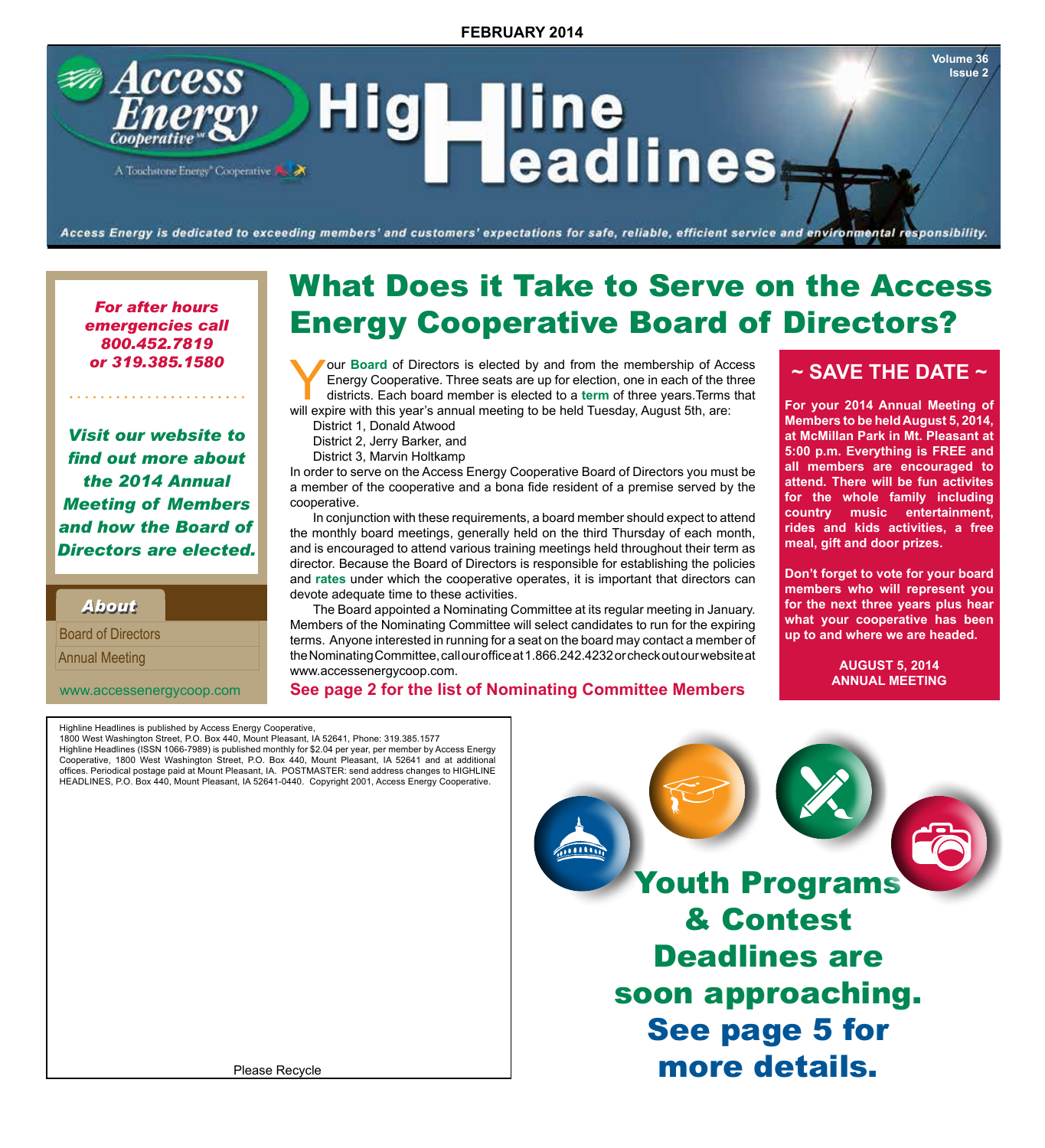# Manager's Corner



# General Manager/CEO Robert Swindell

We received some good news<br>
year, when we received word<br>
that we have been awarded funding right before the end of the year, when we received word that we have been awarded funding for two of six Federal Emergency Management Agency (FEMA) 404 Mitigation Grants to rebuild approximately 50 miles of line. The 404 Mitigation Grant Program will provide up to 85% of the \$2,260,000 cost to rebuild these facilities. We will be securing the engineering contract for the two projects that have been awarded by spring and plan to have them under construction by summer. We hope to receive the awards for the

remaining four projects consisting of an additional 130 miles of line by the end of the month.

The aim of the 404 Mitigation Grant Program is to provide assistance in replacing critical infrastructure that could be damaged in a natural disaster, such as an ice storm. After we carefully **studied** our system, we were able to **locate** these six projects which we believe met FEMA's criteria for funding. Once complete we will have significantly increased the reliability of our system, reducing the number of potential outages, and saving approximately 85% of the cost to rebuild these sections of line. Any way you measure it, it's a great benefit to you the member.

#### **COLD WEATHER EFFECTS**

While we are no longer in the propane business, the continued cold weather, along with low supplies, has resulted in a huge run-up in the price of propane. I expect propane to go over \$3.00 a gallon this winter and I have heard that some marketers are adding surcharges onto existing contracts.

The cold weather has impacted us too. One January 6, 2014, Associated Electric Cooperative (AECI), our generation cooperative, set a new

record peak of 4595 megawatts. Due to the investments we have made in constructing and maintaining our power plants, AECI was able to meet this new peak with our own generating resources, and I do not foresee any impacts to our rates this year.

#### **RECARE**

Once again, I want to remind you of our RECare program. If you wish to make a contribution to Access Energy Cooperative RECare program, you can visit our web site at accessenergycoop. com, or give our Billing Department a call at 866-242-4232. Your contribution, whether it is \$1 or \$10 a month, when combined with those of other generous members, can go a long way in helping those who can't afford winter's heating bills.

The cold weather may result in some members experiencing problems paying their electric bills. I would encourage you to contact our billing department, who will be happy to work with you on a payment plan to spread part of your monthly bill out over several months. In order to avoid additional charges associated with being delinquent with your payment, it is always best to contact us prior to your due date.

# **2014 NOMINATING COMMITTEE MEMBERS**

### **DISTRICT I**

John Schuck, Stockport Susie Greiner, Douds Kenneth Whitham, Fairfield

#### **DISTRICT II**

Cliff Hunsaker, Mt. Pleasant Bob Scarff, Mt. Pleasant Charles Sutter, Mt. Pleasant

#### **DISTRICT III**

Brad Lake, Ft. Madison Myrna Folker, Donnellson Bob Hasenclever, Ft. Madison

### **COOPERATIVE INFORMATION**

**Access Energy Cooperative** 1800 West Washington Street P.O. Box 440 Mount Pleasant, Iowa 52641

> **Phone:** 319.385.1577 **Toll free:** 866.242.4232 **Fax:** 319.385.6873

#### **Website:**

www.accessenergycoop.com **Email:** contactus@accessenergycoop.com

#### **OFFICE HOURS:**

Monday-Friday (closed Saturdays, Sundays, & Holidays) Office: 7:30 a.m. to 4:00 p.m.

Billing & account information can be accessed 24/7 by calling our office or by visiting our website.

Payments can be placed in the dropbox under the flag pole.

Visa and Mastercard accepted.

**After Hours Emergencies call:** 319.385.1580 or 800.452.7819

**General Manager/CEO:** Robert Swindell **Editor:** Kimberly Brumbaugh **Assistant Editor:** Cherity Wibben

#### **Officers and Directors:**

| Marvin Holtkamp                        |                     | District 3 President      |
|----------------------------------------|---------------------|---------------------------|
| Ronald Campbell                        |                     | District 2 Vice President |
| Joseph Heckethorn District 1 Secretary |                     |                           |
| Larry White                            |                     | District 2 Treasurer      |
| Donald Atwood                          | District 1 Director |                           |
| Fred Hickenbottom                      | District 1 Director |                           |
| Jerry Barker                           | District 2 Director |                           |
| <b>Marvin Newton</b>                   | District 3 Director |                           |
| <b>Victor Pierrot</b>                  | District 3 Director |                           |

# Help Others by Contributing to RECare

You may make one-time **contributions** to<br>the **RECare** program, or you may enclose<br>an amount each month with your monthly<br>electric bill ..lust one dollar a month will help the **RECare** program, or you may enclose an amount each month with your monthly electric bill. Just one dollar a month will help others! In 2012, 52 members contributed a total of \$1,567.22

This program is administered by the Community Action Program and recipients must meet their guidelines.



### $\int$  I would like to make a:

- o one time contribution of \$
- monthly contribution of \$\_ (monthly contribution will be added to your bill)

| Name                                                                                                                             |  |
|----------------------------------------------------------------------------------------------------------------------------------|--|
|                                                                                                                                  |  |
|                                                                                                                                  |  |
| Phone #<br><u> 1989 - Andrea State Barbara, amerikan personal di personal dengan personal dengan personal dengan personal de</u> |  |
| Email                                                                                                                            |  |
|                                                                                                                                  |  |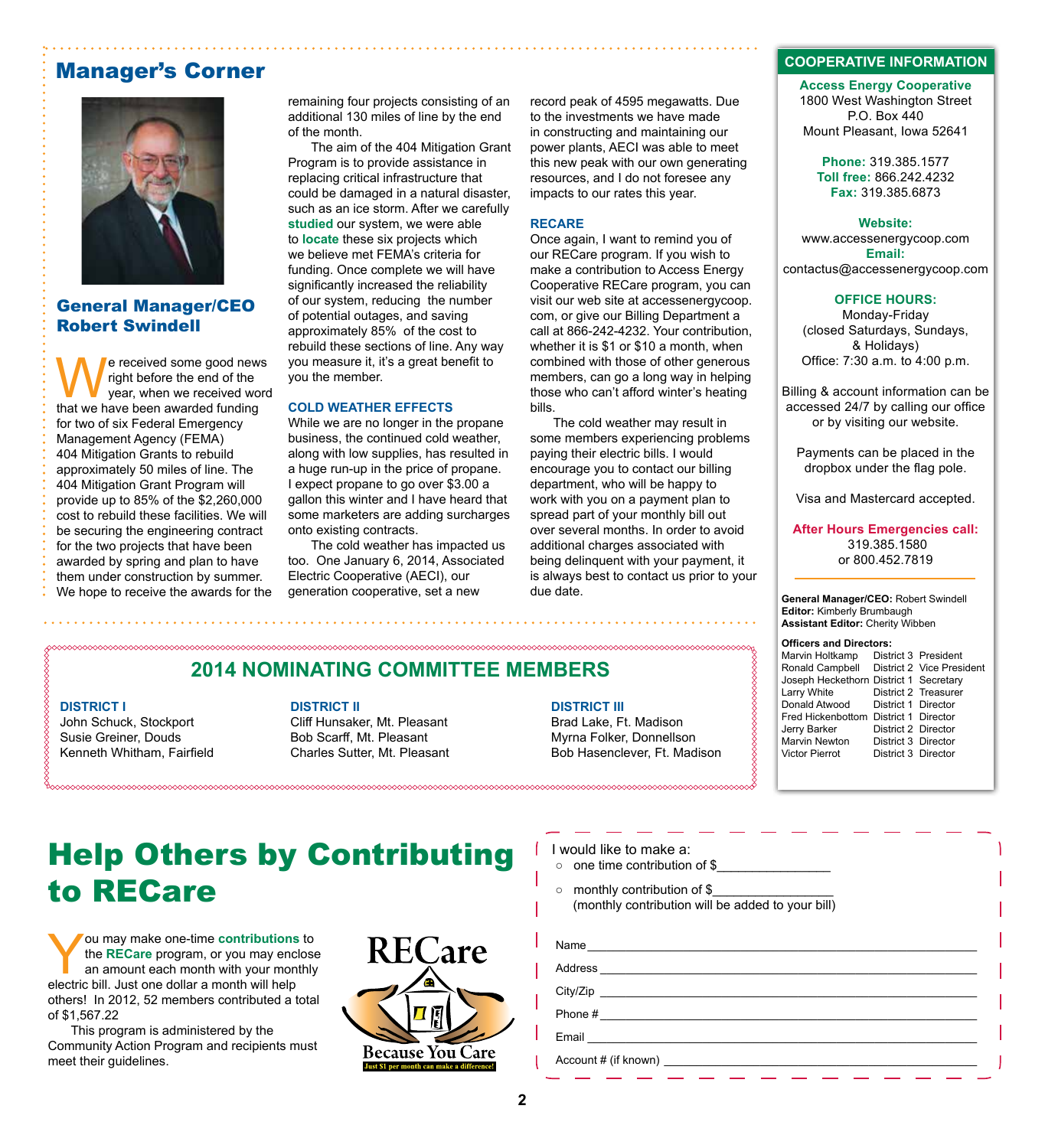# Energy Assistance Program

he 2013–2014 Low-Income Home Energy Assistance Program (LIHEAP) has been established to help qualifying low-income Iowa homeowners and renters pay for a portion of their primary heating costs for the winter heating season. The assistance is based on household income, household size, type of fuel, and type of housing.

### **WHEN TO APPLY:**

- Elderly (60 & over) and/or disabled: October 3, 2013 to April 30, 2014.
- All other households: November 1, 2013 to April 30, 2014.

### **WHAT TO TAKE:**

- Proof of income: Most recent three months' check stubs, award letter from Social Security or 2012 tax return.
- Social Security numbers of all household members.
- Recent heat bill.
- Recent electric bill.
- Recent telephone bill.

If you receive alimony or child support it will also need to be verified. **WAGE EARNERS:** Please bring copies of your check stubs for the three-month period preceding the **date** of application, or a copy of your federal income tax return.

**FIXED INCOME:** This income may include: Social Security Benefits,

Supplemental Security Income, Family Investment Program, Veteran's Assistance, Unemployment Insurance and pensions. Please bring copies of your most recent 3 months' check stubs.

**SELF-EMPLOYED/FARMERS:** Please bring a copy of your most recent federal income tax return.

**FIP AND SSI RECIPIENTS:** Your Medicaid number is on your Medicaid card. The numbers needed are immediately following your name and number in the aid type box.

If you are not sure where to apply, please write to: LIHEAP, Iowa Department of Human Rights/DCAA, Lucas State Office Building, Des Moines, IA 50319, or call your local community action agency.

| <b>Income Maximums</b>                                                                                                     |          |          |          |                |          |          |  |  |
|----------------------------------------------------------------------------------------------------------------------------|----------|----------|----------|----------------|----------|----------|--|--|
| <b>Household Size</b>                                                                                                      |          | 2        | 3        | $\overline{4}$ | 5        | 6        |  |  |
| 3 Month Gross Income                                                                                                       | \$4.309  | \$5,816  | \$7,324  | \$8,831        | \$10,339 | \$11,846 |  |  |
| <b>Annual Gross Income</b>                                                                                                 | \$17,235 | \$23,265 | \$29,295 | \$35,325       | \$41,355 | \$47,385 |  |  |
| For households with more than six member, add \$1,508 per<br>three months, or \$6,030 annually for each additional member. |          |          |          |                |          |          |  |  |

Medical Waiver: Households who are over LIHEAP regular income guidelines may be eligible for LIHEAP benefits through our medical waiver component. The medical expenses must be documented, paid, and non-reimbursable. For more information please contact your local community action agency.

# **TOGETHERWESAVE.COM** To of the Dom



hen you go to our website, you can click on the Together We Save icon in the lower right corner for an extension of our energy saving ideas.

Now, the Together We Save campaign is helping to

spread energy efficiency ideas with a mobile app, too. The app is available for Blackberry, Droid, and iPhone, and delivers a simple easy-to-follow energy efficiency "Tip of the Day."

Visit accessenergycoop.com (or use your smart phone to read the QR code at the right) and click on Together We Save for a link to download this free app.

# Take Control & Save

A Cooperative Effort for Energy Efficiency

# Energy Efficiency Rebates & Programs

# **ENERGY EFFICIENT APPLIANCES**

- **\* Energy Star® Room Air Conditioner.................................................\$ 50**
- **\* Water heater (Electric only; At least 90% efficient) ........................\$100**

## **HEAT PUMPS**

- **\* Air to Air Source at least 16.5 SEER (w/Elec. Resist.).... \$100 per ton**
- **\* Mini-Split Air Source at least 16.5 SEER ......................... \$250 per ton**
- **\* Dual Fuel Source at least 16.5 SEER (gas back up)....... \$250 per ton**
- **\* Ground Source at least 19.1 EER**
- **\* replacing existing ground source unit............................ \$400 per ton**
- **\* new & replacing other heat source type......................... \$750 per ton**

## **ALTERNATIVE ENERGY SOURCES............................\$250 per KW**

 **\* Capped at capacity. Access Energy Cooperative owns any carbon credits generated.**

## **HOME WEATHERIZATION INCENTIVES......Up to \$500 maximum**

- **\* Incentives are available to those who choose to make energy saving improvements recommended by Access Energy Cooperative following a FREE energy audit conducted by us.**
- **\* Improvements must be completed in recommended order by AEC.**

## **BUSINESS LIGHTING REBATES**

- **\* Must have at least 10 eligible fixtures at a commercial, industrial or ag business member's account of Access Energy Cooperative.**
	- **\* Fluorescent T-5 and T-8 lighting systems with electronic ballasts**
	- **\* LED (light emitting diode) and LED exit signs**
	- **\* Occupancy Sensors**
- **\* Bulbs and fixtures must be evaluated by AEC to determine eligibility based on an audit of existing lighting prior to any installation of new equipment. A knowledgeable employee from the business needs to be present to guide AEC through the initial walk-through lighting audit. A final walk-through must be conducted after the project is completed.**
- **\* Total rebate amount is limited to \$30,000 per member per year and will not exceed 40% of the total equipment price.**

## **FREE ENERGY AUDITS & REBATE FOR IMPROVEMENTS**

- **\* Conducted by a qualified Access Energy Representative**
- **\* Blower door test to check for air leaks and gaps**
- **\* Inspect insulation, doors, windows, lighting, appliances, and much more**
- **\* Weatherization improvements suggested at audit are eligible for incentive up to \$500**

## **LOW INTEREST LOANS**

**Access Energy Cooperative has ERC low interest loans available for the cost of materials and labor for energy efficiency home improvements in new or existing structures. For more details see our website.**

> **Specific requirements apply to individual rebates. For more information on rebates, low interest loans or to schedule a free energy audit call 385.1577 or 1.866.242.4232 or visit our website at www.accessenergycoop.com.**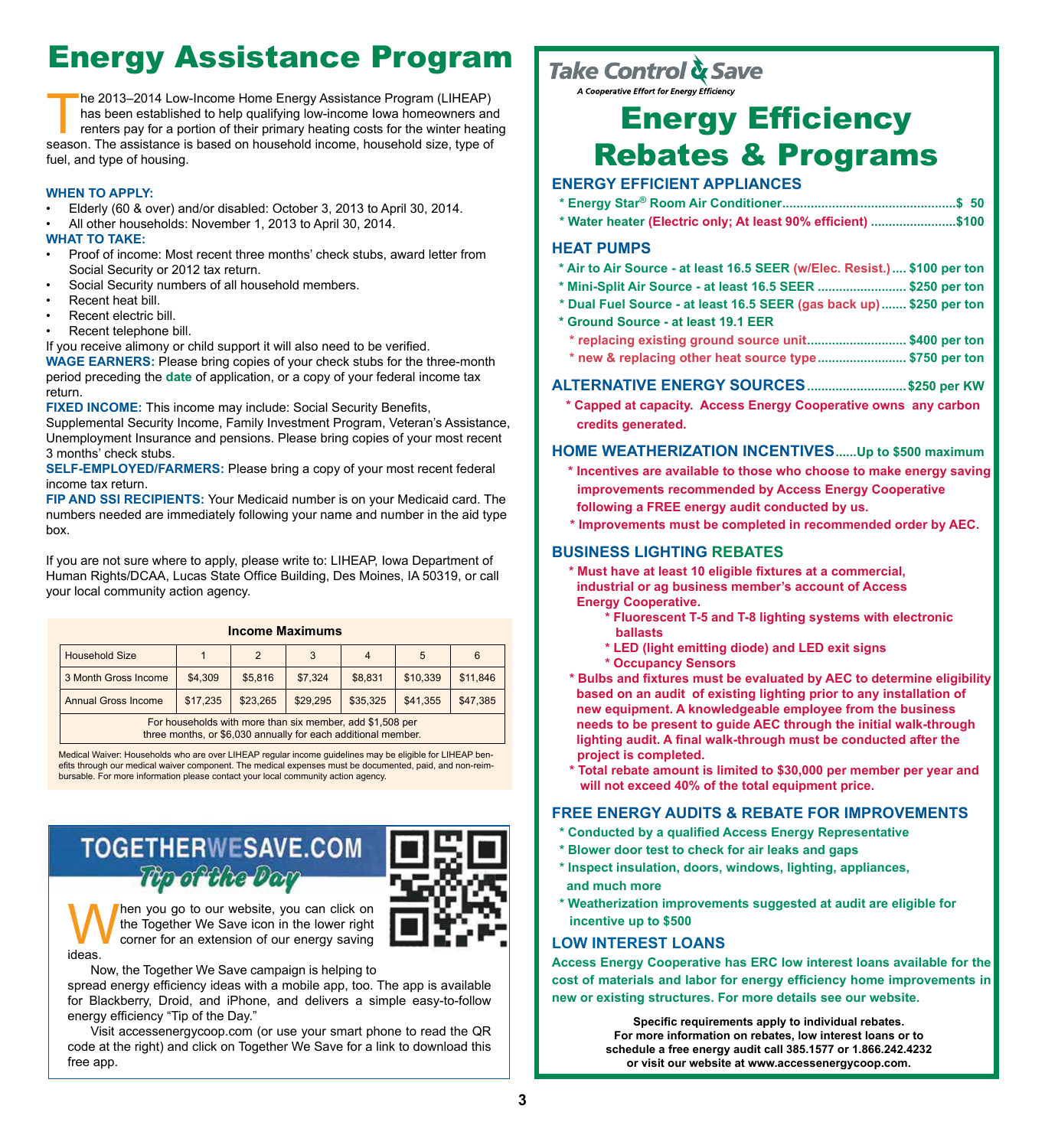# Why Animals and Power Don't Mix

What do birds, squirrels, and<br>percent of power outages have in<br>percent of power outages across the power outages have in common? Animals trigger 11 nation.

"Our members sometimes shake their heads in disbelief when I blame a squirrel for an outage," shares Don Roach, Director of Operations at Access Energy Cooperative. "Last year, outages caused by animals was second only to the number of outages caused by trees in the lines. We experienced 162 outages in 2013 due to animals getting in our lines."

To ensure safe, reliable power delivery (and healthy wildlife), coops go to great lengths to keep animals away from electricity.

#### **ANIMAL ATTRACTION**

Electricity seeks the fastest route to the ground. Utility pole insulators keep power flowing safely in your neighborhood, but unwitting squirrels offer high-voltage electricity a way around insulators. If an animal doesn't jump far enough, a powerful electric

current—up to 12,500 volts—makes the squirrel a conduit to the ground. The animal does not survive.

If an animal's body falls to the ground, the power blinks but stays on. If it falls into equipment, like a transformer, safety measures shut off power. The coop sends a lineworker to



remove the animal and restore power.

Squirrels are the main culprit, but they're not alone. A **racoon**, opossum fox, snake, bird, and other animals can trigger outages, too.

### **GRID GUARDIANS**

No one wants wildlife hurt. Most power companies install animal guards to protect equipment and wayward animals. Animal guards are not foolproof, but the measures help drive down the number of outages caused by animals, as well as the number of animals that venture into harm's way.

*Sources: Megan McKoy-Noe; NRECA, Tyco Electronics, U.S. Fish and Wildlife Service, Wood Quality Control* 

# Annual Meeting Legal Notice

ertaining to provisions set forth in RUS<br>
Bulletin 1790-1, we are providing you<br>
with a summary of the following prior to<br>
a meeting of the 2014 Nominating Committee Bulletin 1790-1, we are providing you a meeting of the 2014 Nominating Committee.

### **2014 ACCESS ENERGY COOPERATIVE BYLAWS. ARTICLE III.**

**Section 2(b). District Boundaries.** Directors shall be elected from districts beginning with the election held at the 1990 Annual Meeting and as scheduled in the Articles of Incorporation. The three (3) districts will be comprised of the following territories:

District I: DAVIS: Salt Creek Twsp; JEFFERSON COUNTY: Blackhawk, Buchanan, Cedar, Center, Des Moines, Liberty, Locust Grove, Penn, Polk and Walnut Twsps; KEOKUK COUNTY: Steady Run Twsp; VAN BUREN COUNTY: Bonaparte, Cedar, Farmington, Harrisburg, Henry, Lick Creek, Union, Village and Washington Twsps; WAPELLO COUNTY: Competine, Pleasant and Washington Twsps; WASHINGTON COUNTY: Brighton and Franklin Twsps.

District II: HENRY COUNTY: Center, Jackson, Jefferson, Marion, Salem, Scott, Tippecanoe, Trenton and Wayne Twsps; JEFFERSON COUNTY: Lockridge and Round Prairie Twsps; LEE COUNTY: Cedar, Marion and Pleasant Ridge Twsps; LOUISA COUNTY: Elm Grove Twsp; WASHINGTON COUNTY: Marion and Washington Twsps.

District III: DES MOINES COUNTY: Burlington, Concordia, Danville, Pleasant Grove, Union and Washington Twsps; HENRY COUNTY: Baltimore, Canaan and New London Twsps; LEE COUNTY: Charleston, Denmark, Franklin, Green Bay, Harrison, Jefferson, Van Buren, Washington and West Point Twsps. **Section 3. Qualifications.** 

No member shall be eligible to become or remain a Director or to hold any position of trust in the Cooperative who is not a bona fide resident of premises served by the Cooperative, or who is in any way employed by or financially interested in a competing enterprise or a business selling electric energy or supplies to the Cooperative or a business primarily engaged in selling electrical or plumbing appliances, fixtures or supplies to the members, or who within two (2) years preceding a director candidate nomination was an employee of the Cooperative, or who within seven (7) years preceding a director candidate nomination has received benefit from any collective bargaining agreement with the Cooperative, or is a close relative of a director or employee of the Cooperative, with close relative being defined as: spouse, cohabitant, mother, father, mother-in-law, father-in-law, sister, brother, sister-in-law, brother-in-law, and natural, step, and adopted children, or within fifteen (15) years preceding a director candidate nomination been convicted of a felony whether by judgment, order, settlement, conviction, plea of guilt, or plea of nolo contendere, or who is or becomes the full-time employee or agent of another director or employee, or who is or becomes the fulltime employer or principal of another director, and no person shall take or hold office as a Director who is the incumbent of or candidate for an elective public office other than on a school board, board of supervisors, township trustee, township clerk, or member of the State legislature; provided, however, that nothing in this Section contained shall, or shall be construed to, affect in any manner whatsoever the validity of any action taken at any meeting

of the Board of Directors. When a membership is held jointly, either one, but not both, may be elected a director, provided, however, that neither shall be eligible to become or remain a director or hold a position of trust in the Cooperative unless both shall meet the qualifications herein above set forth. Before the meeting of the committee on nominations for directors each year, the Board of Directors shall determine whether any director has ceased to be a bona fide resident of premises served by the Cooperative, and any director found by a two-thirds vote of all directors not to meet the residence requirement or any other qualifications of this Section, may continue to hold office only until the next annual meeting at which time the vacancy shall be filled by the members.

#### **Section 4. Nominations.**

It shall be the duty of the Board of Directors to appoint, not less than one hundred sixty (160) days before the date of a meeting of the members at which Directors are to be elected, a committee on nominations consisting of three members from each District from which a Director is to be elected. No member of the Board may serve on such committee. The committee shall prepare and post, at the principal office of the Cooperative, at least ninety (90) days before the meeting, a list of these candidates nominated for Director from each District from which a Director is to be elected, and the list shall include at least two candidates for each Director to be elected. Any fifteen or more members from a District from which a director is to be elected, acting together, may make other nominations for Director from their District by petition not less

than sixty (60) days prior to the meeting, and the Secretary shall post such nominations at the same place where the list of nominations made by the committee is posted. The Secretary shall mail with the notice of the meeting, or separately, but at least ten days before the date of the meeting, a statement of the number of Directors to be elected from each District, and the names and addresses of the candidates from each district, specifying separately the nominations made by the committee and the nominations made by petition, if any. The ballots to be used for the election of Directors shall list the names of the candidates from each District nominated by the committee and the names of the candidates from each District nominated by petition, if any. The names of nominees shall be posted and listed on the ballots by District in alphabetical order.

The statement mailed by the Secretary shall also inform the members of the manner in which they may vote by mail as provided in this Section. Any member may cast their vote by mail for directors by marking on the ballot an "X" opposite the names of the number of candidates equal to the number of directors to be elected from that member's district and enclosing the ballot in a sealed envelope bearing the member's name, addressed to the Secretary of this Cooperative. When such ballot so enclosed is received by mail from any member in advance of the meeting, it shall be accepted and counted as a vote for directors by ballot of such member at such meeting. The provisions of this Section shall not be mandatory in the case of a recall of one or more directors as provided in Section 6 of Article IX of the Articles of Incorporation.

# **STATEMENT OF NON-DISCRIMINATION**

## **This Institution Is An Equal Opportunity Provider And Employer.**

If you wish to file a Civil Rights program complaint of discrimination, complete the USDA Program Discrimination Complaint Form, found online at http://www.ascr.usda.gov/complaint\_filing\_cust.html, or at any USDA office, or call (866) 632-9992 to request the form. You may also write a letter containing all of the information requested in the form. Send your completed complaint form or letter to us by mail at U.S. Department of Agriculture, Director, Office of Adjudication, 1400 Independence Avenue, S.W., Washington, D.C. 20250-9410, by fax (202) 690-7442 or email at program.intake@usda.gov."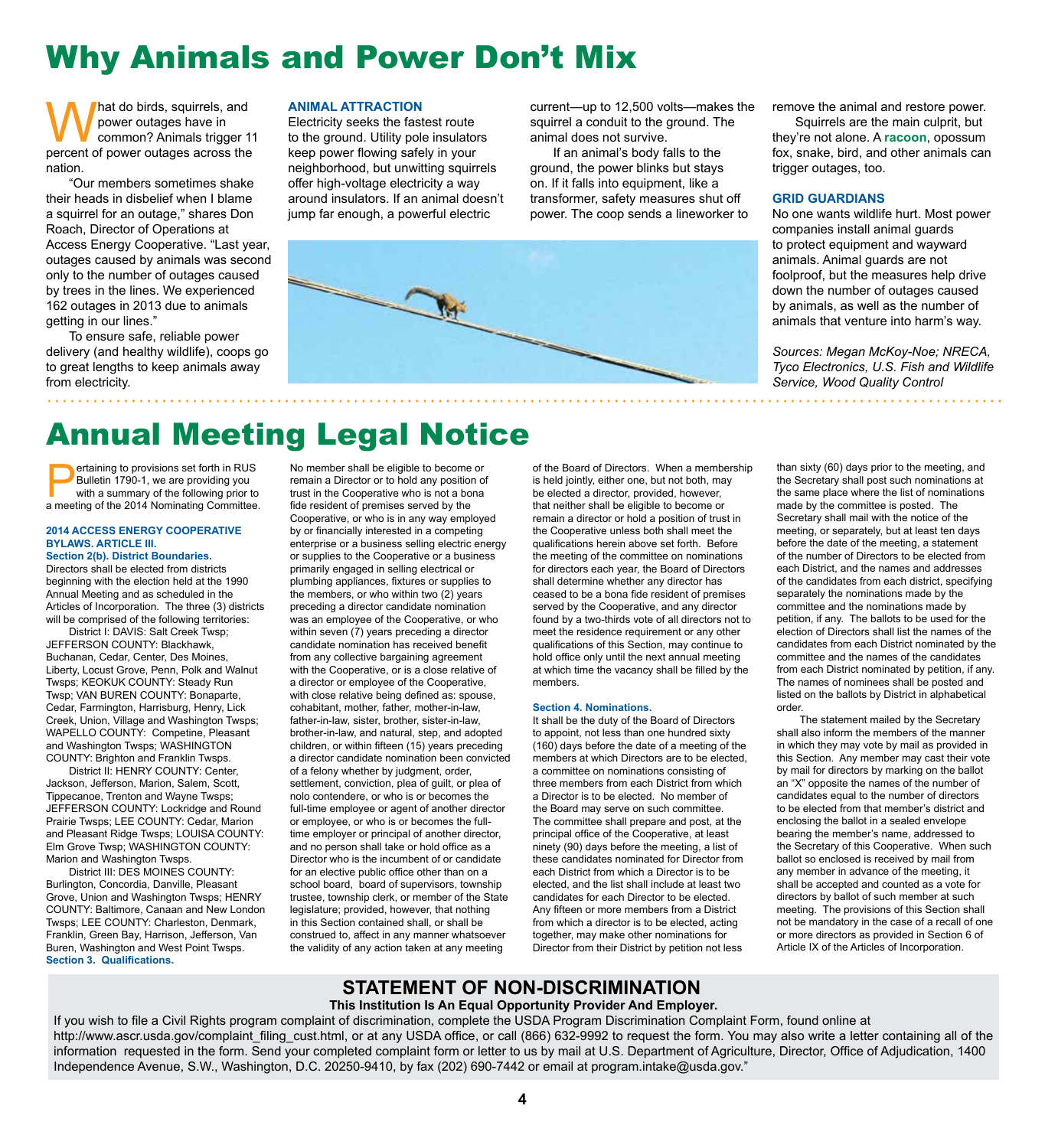# Welcome Back Legislators!

The Iowa Association of Electric Cooperatives (IAEC), in conjunction with Iowa<br>BioTech Association, Iowa Institute for Cooperatives, Iowa Communications<br>Alliance and the Petroleum Marketers and Convenience Stores of Iowa<br>h BioTech Association, Iowa Institute for Cooperatives, Iowa Communications Alliance and the Petroleum Marketers and Convenience Stores of Iowa hosted the annual **Welcome** Back Legislative Reception at the State Historical Building for state legislators on Tuesday, Jan. 14.

The annual reception is designed to allow directors, managers and staff of Iowa's 34 electric cooperatives from across the state an opportunity to meet with legislators to discuss issues regarding safe, reliable and affordable energy options for all Iowans.

Nearly 100 legislators and 150 electric cooperative directors, managers and staff were in attendance, including our board and management. This year's event again provided legislators, directors, managers, and staff an opportunity to discuss issues of significant importance to rural Iowa.

In the coming months the Iowa General Assembly will be addressing a multitude of issues, including energy-related items central to Iowa's rural economy. Beginning with the Welcome Back Legislative Reception, the directors, managers and staff will again be important advocates for a **balanced** approach in addressing energy issues that allows for Iowa's member-owned RECs to continue to provide safe, reliable, efficient and environmentally responsible service.

Electric cooperative representatives from all parts of the state will come to Des Moines in the next couple of months for Capitol visits, where they will be able to visit with their legislators once again. The annual REC Day on the Hill will be held on March 19, 2014, at the Capitol.



*General Manager/CEO Bob Swindell, and the Access Energy board of directors welcome Representative Dave Heaton back to Des Moines January 14th.*

*Left to right. Bob Swindell, Larry White, Representative Dave Heaton, Jerry Barker, Fred Hickenbottom, Marvin Newton, and Joe Heckethorn.*

*Access Energy board of directors welcome Senator Rich Taylor back to session at the January 14th reception in Des Moines.*

*Left to right.* 

*Jerry Barker, Larry White, Senator Rich Taylor, Marvin Newton, Fred Hickenbottom, and Joe Heckethorn.*





*Left to right. Joe Heckethorn, Senator Rich Taylor, and Larry White.*

# *2014 Programs & Contests*

**DETAILS ABOUT ALL OUR PROGRAMS & CONTESTS ARE AVAILABLE AT: www.accessenergycoop.com 1800 W. Washington, Mt. Pleasant, IA 1.866.242.4232**

# Win a Trip to Washington DC

Access Energy Cooperative will be sponsoring two students on an exciting all-expense paid trip to Washington, D.C. June 12-20, 2014. To be eligible to apply for the annual Youth Tour trip, students must be a high school sophomore or junior attending a school in southeast Iowa in our service area.



*Deadline is March 3, 2014*

# Scholarships Available

Three \$500 scholarships are available for qualifying high school seniors who will be receiving post-secondary education and whose parents or legal guardians are members of the cooperative.

*Deadline is March 14, 2014*

# Poster Contest for 1–6th Grade

Fifty dollars will be awarded from Access Energy Cooperative to two winners from each grade level 1-6. Posters should focus on energy conservation and efficiency, and/or renewable sources of energy such as wind, biomass, and solar.



*Deadline is April 11, 2014*

# 10th Annual Photo Contest

We're looking for photos for the 2015 calendar of rural settings in southeast Iowa including landscapes, animals, buildings or people in any season of the year. We will reward 12 of the best entries with fifty dollars and use them in our calendar. Originals can be returned after judging by request.



# Learn How to Lower Your Electric Bill

Feep your radio tuned into Doug Rye on his<br>Saturday morning program, sponsored by<br>Access Energy Cooperative. Doug is one of<br>the best-known residential energy consultants in t Saturday morning program, sponsored by Access Energy Cooperative. Doug is one of the best-known residential energy consultants in the nation. For more information about Doug Rye's home energy tips, visit his home page at

www.dougrye.com or listen to Doug's radio program "Home Remedies" airing on the following radio station:

> **KILJ FM 105.5 9–10 AM**

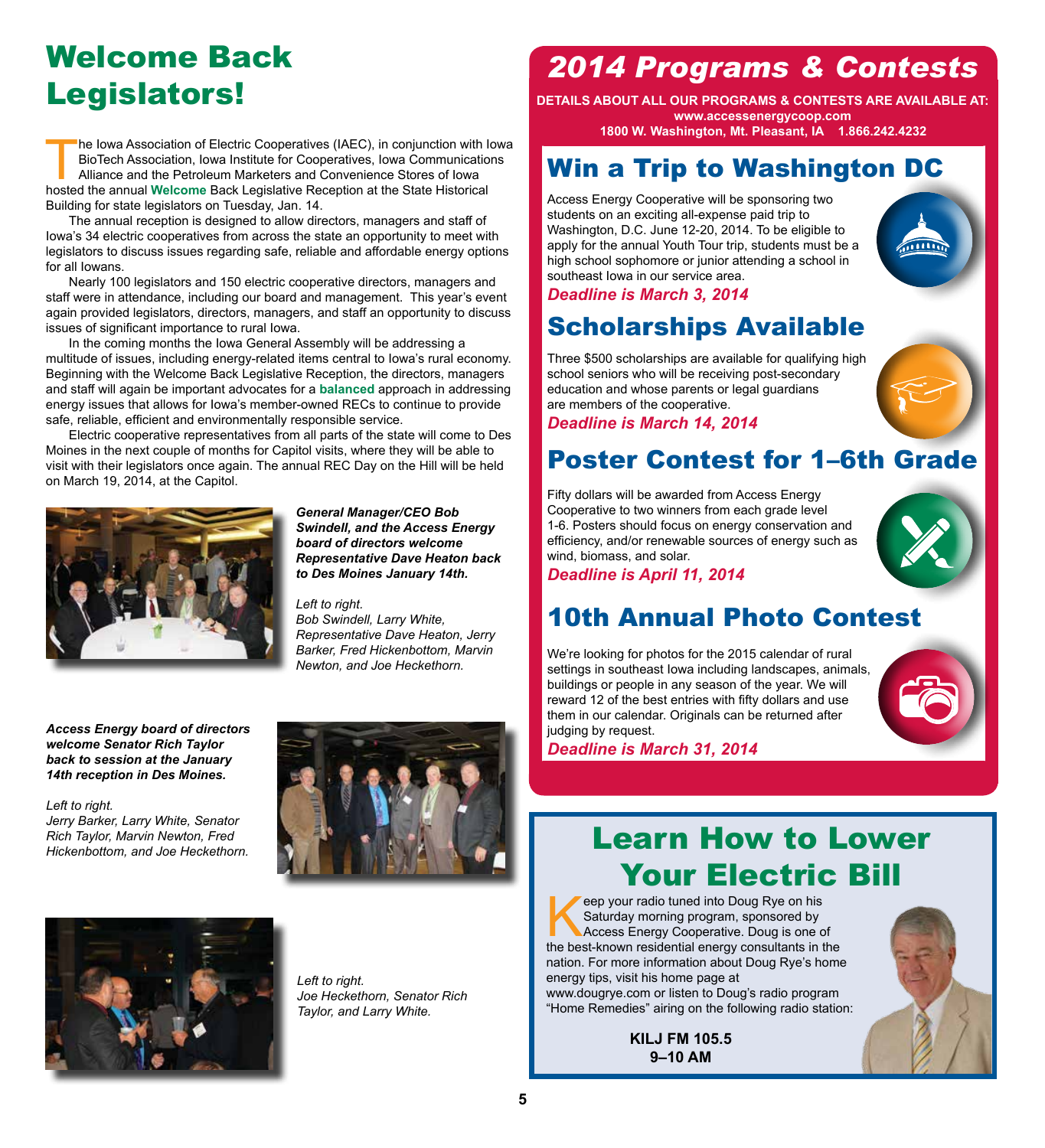# Weather Caused New Peak in Our Demand on Power Supply

**On January 6, 2014, our power supplier's (Associated Electric Cooperative, Inc.), preliminary peak load came in at an all-time high of 4,600 MW. An ambient temperature of -12 degrees was reported in our area, and -5 in pa Cooperative, Inc.), preliminary peak load came in at an all-time high of 4,600 MW. An ambient temperature of -12 degrees was reported in our area, and -5 in parts of Missouri. The previous all-time winter peak of 4,495 MW occurred on January 7, 2010.** 

**At the time of our new peak, all base load coal units were online and running well. All Chouteau units, both St. Francis and Essex were online as well. Full hydro peaking was scheduled at 478 MW with the contribution of 152 MW from wind. Dell unit** 

**1 was operating overnight but tripped at 2:48 a.m. from complications associated with the extreme cold temperatures.** 

**Even with the extreme cold weather, our members did not experience any significant outages across our system. Thank you to all members who helped curb their energy usage during the peak alerts that were called on Monday and Tuesday, January 6th and 7th. And thank you to our linemen and contractors for taking such good care of our system. A well-maintained system can help reduce outages in this type of weather.**

# Beware of Billing Scams

**Example 2018 CONSTONE ENERGY**<br> **Source: Empire Electric Association, U.S. Department of Energy**<br>
Interested by scammers claiming to be a collections agent. The caller will<br>
impersonate the utility company claiming their b targeted by scammers claiming to be a collections agent. The caller will impersonate the utility company claiming their bill is overdue and needs to be paid immediately. If refused, they will threaten disconnection.

There have been a number of **reports** from other cooperatives. We have gathered a list of generalizations that seem common among these cases:

- Sometimes the scammers would have the **account** number and amount due.
- Typically a prepaid debit card number was requested. In most cases, they even provided a callback number in case a prepaid debit card was not immediately available.
- Caller ID numbers were spoofed to look as if it is actually the utility company calling.
- Typically commercial type accounts were targeted, as information may be easier to obtain.

**Please keep in mind for your protection, Access Energy Cooperative will NEVER call and ask you for a debit card number or a credit card number. If you offer the information yourself to pay a bill, we will accept it as payment; however, we will never call you and ask for it.**



# Warning: Don't Bake All Bulbs

ven lights are handy. But be careful when replacing this little light. Never put a bulb in the oven that's not built for high heat.

Compact fluorescent lamps (CFLs) use less energy than classic incandescent bulbs, but they're not safe in extreme temperatures. Most lighting labels designate safe temperatures, but warnings may be in fine print. Need to replace your oven light? Look for appliance light bulbs. These bulbs are designed for extreme temperatures in ovens and refrigerators. The hardy bulbs are here to stay; 40-watt appliance bulbs are exempt from federal lighting efficiency standards.

Why won't CFLs work? Instead of heating a filament until white-hot to produce light like an incandescent bulb, a fluorescent lamp contains a gas that produces (UV) ultraviolet light when excited by electricity. The UV light and the white coating inside the bulb result in visible light. Since CFLs don't use heat to create light, they are 75 percent more energy efficient. But the technology that **cuts** energy use doesn't stand a chance in an oven's 400+ degree heat.

CFLs are good for the pocketbook but not perfect in every situation. Keep these tips in mind:

- 1. Don't dim unless it's dimmable. Buy a specifically designed CFL for a dimmer switch application.
- 2. Don't flip too fast. CFLs work best if they are left on for more than 15 minutes each time they are turned on. Older bulbs take 30 seconds to three minutes to reach efficient operation. Frequently switching them on and off shortens bulb life. Newer CFLs feature an 'Instant on' capability; look for that on the lighting label if you expect frequent flipping.
- 3. Give them air. CFLs may be used in enclosed fixtures as long as the enclosed fixture is not recessed. Totally enclosed recessed fixtures **create** temperatures too high for CFLs.
- 4. Protect CFLs outside. Look at the package or bulb for temperature restrictions before using a CFL outdoors.
- 5. Don't shake. Don't use CFLs in vibrating environments such as a ceiling fan or garage door opener.
- 6. Do the twist. Always screw and unscrew the lamp by its base. Never forcefully twist the CFL into a light socket by the glass tubes.
- To learn more about using and recycling CFLs, visit www.epa.gov/cfl.



Stop in to Get Your FREE Weather Radio App Code for Your Smart Phone



 $\sim$  $\circ$  $\Omega$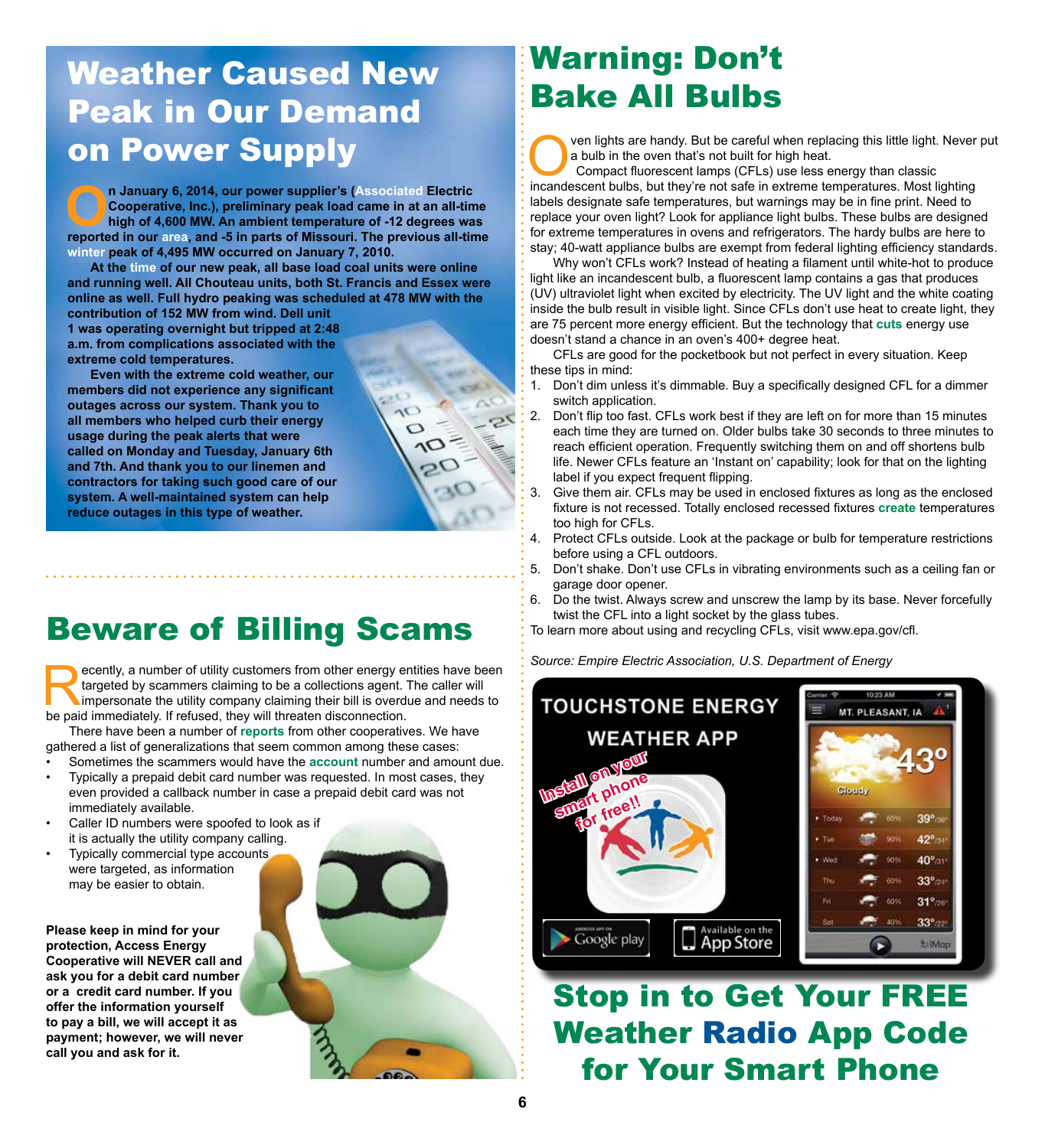# Debunking Energy Myths

I nterested in saving energy to lower your electric bill, but confused about new technology and information available to help you do so? Separate fact from fiction with the following energy-saving myths.

### **MYTH #1**

### **It takes less energy to have my thermostat maintain a comfortable temperature while I'm away than it does to have it heat up or cool down my house when I get home.**

If you're going to be gone for more than a few hours, then, if you have heating sources other than ground source heat pump and hot water, it is more cost-effective to turn heat or air conditioning on once you return than it is to maintain a comfortable temperature while you're out.

ENERGY STAR, a joint program of the U.S. Environmental Protection Agency (EPA) and the U.S. Department of Energy, recommends adjusting your thermostat up in the summer and down in the winter by 8 degrees Fahrenheit while you're asleep or away from your house.

### **MYTH #2**

### **I can save money simply by installing a programmable thermostat.**

On their own, programmable thermostats do not make your heating or cooling system more efficient. Their money-saving value lies in their ability to, once properly programmed, automatically regulate the temperature inside your house to coincide with when you're there and when you're not. If you need help programming your thermostat, directions are usually available from the manufacturer's website.



### **MYTH #3**

### **When I turn off electronics (like my TV, game console, or computer) they stop drawing power from the outlet.**

Even when turned off, most modern electronics consume a small amount of electricity if they're still plugged in. Chargers for mobile devices also consume electricity if plugged in, even when they are not actively charging the device. This wasted energy, called "phantom load," accounts for as much as 10 percent of a home's total electric use, according to the Lawrence Berkeley National Laboratory. The solution: unplug your electronics when you've finished using them. Using a power strip can help you conveniently unplug multiple devices at once, while newer, "smart" power strips can automatically cut off phantom loads on their own.



### **MYTH #4**

#### **Compact fluorescent light bulbs (CFLs) take forever to reach full brilliance, have inadequate light quality or unpleasant color, and make no difference on my utility bill.**

As with many products, CFLs vary in quality. Color and brightness differ across manufacturers, and some bulbs simply work better than others. Looking for the ENERGY STAR symbol ensures that you're purchasing a highquality product. Also, be sure to install CFLs in fixtures that remain on for long periods, or that you use often, to get the maximum energy savings out of your bulbs. In addition, specialty CFLs are available for applications such as spotlighting or bathroom vanity fixtures.



### **MYTH #5**

### **Mercury from CFLs poses a serious risk to the environment.**

On the contrary, CFLs actually prevent the release of mercury into the environment by reducing the electricity needed from power plants. According to the U.S. Energy Information Administration, about half of electricity in the U.S. is generated from coal. EPA estimates that coal combustion for power plants releases roughly 400 times the mercury into the environment than the cumulative mercury contribution from land-filled CFLs, assuming that no CFLs are recycled. However, it is still important to dispose of burned-out bulbs and clean up broken bulbs properly. Learn how at www.lamprecycle.org.



### **MYTH #6**

### **It is not worth my time or money to seal small air leaks around my windows and doors, or to make sure my home is adequately insulated.**

According to ENERGY STAR, air leaks around cracks and gaps throughout your home become the equivalent of leaving a window open all year long. Typical homeowners can save up to 10 percent on their total annual energy bill by sealing and insulating their home. **Spending** a little more time and money can make your home more comfortable and energy efficient.

**Call our office today to schedule an energy audit to find air leaks in your home. In addition, we offer rebates and incentives to reduce the up-front costs of your efficiency projects. Please visit www.accessenergycoop. com to find out more.**

*Source: Todd Camnitz, E Source.*



# *Tip of the Month* Energy Efficiency

*Fighting winter chills? A crackling fire in the hearth warms the house, but don't let it heat up your electric bill. To cool energy costs, keep the fireplace damper closed when not in use. Caulk around the fireplace hearth. Double up on wood-earned warmth by lowering the thermostat setting to between 50 degrees and 55 degrees Fahrenheit. Learn more at www.energysaver.gov.* 

 *Source: U.S. Department of Energy* 

# Members Saving on Prescriptions

I n December, twenty-eight members saved \$460 on their prescriptions. Total saved in 2013 was \$7096.

To find out more on the discounts offered check out our website at www. accessenergycoop.com. We continue visiting with area businesses and adding to the list of local deals.

It's easy to save–you just have



to show your card to partipicating merchants.

If you own a business and would like to offer a discount for the card, please contact Kim Brumbaugh at kbrumbaugh@accessenergycoop.com or call our office.